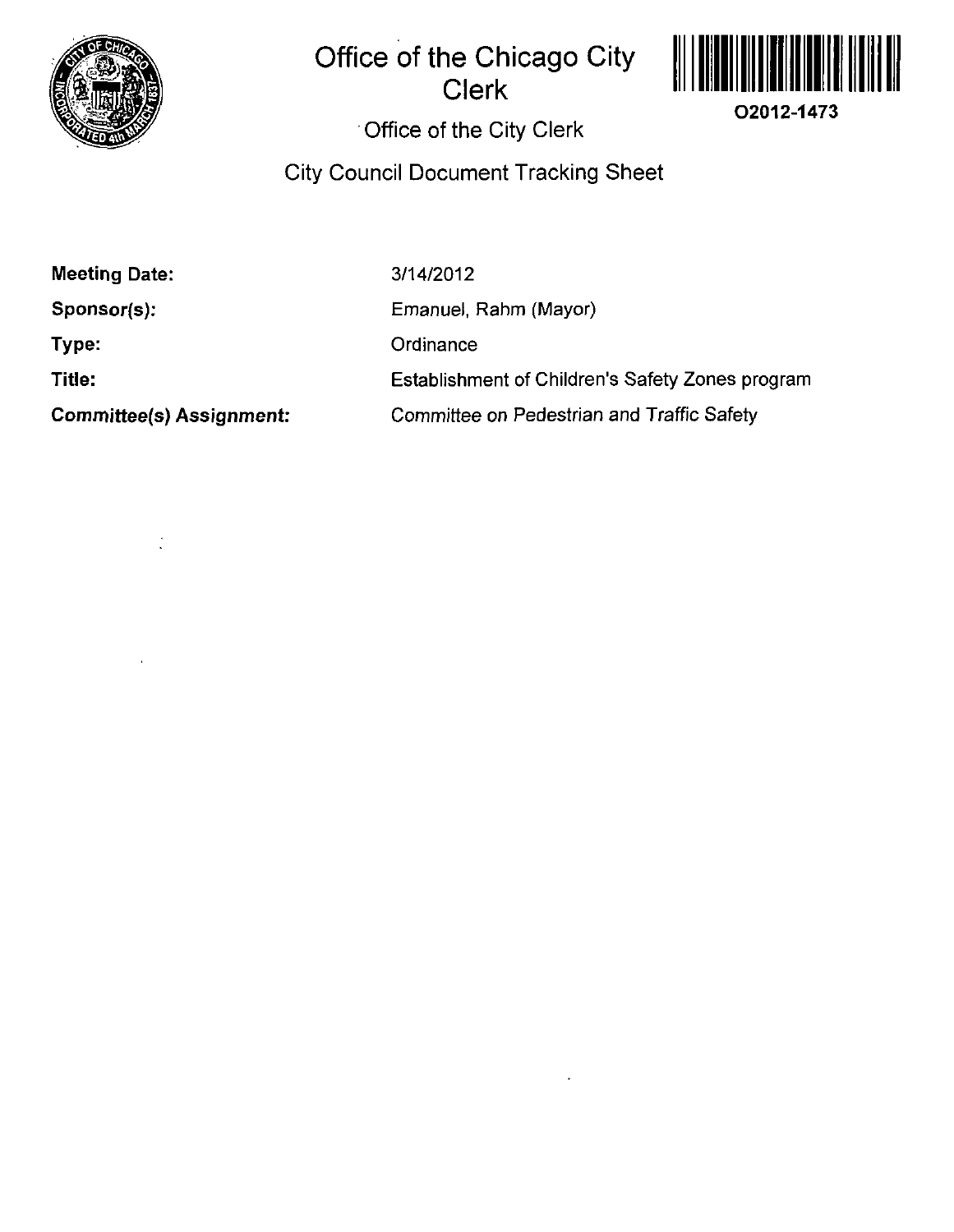



#### OFFICE OF THE MAYOR

#### CITY OF CHICAGO

RAHM EMANUEL **MAYOR** 

March 14.2012

## TO THE HONORABLE, THE CITY COUNCIL OF THE CITY OF CHICAGO

Ladies and Gentlemen:

At the request of the Commissioner of Transportation, I transmit herewith an ordinance authorizing the establishment of a Children's Safety Zones program.

Your favorable consideration of this ordinance will be appreciated.

Very truly yours,

 $\alpha$ Mayor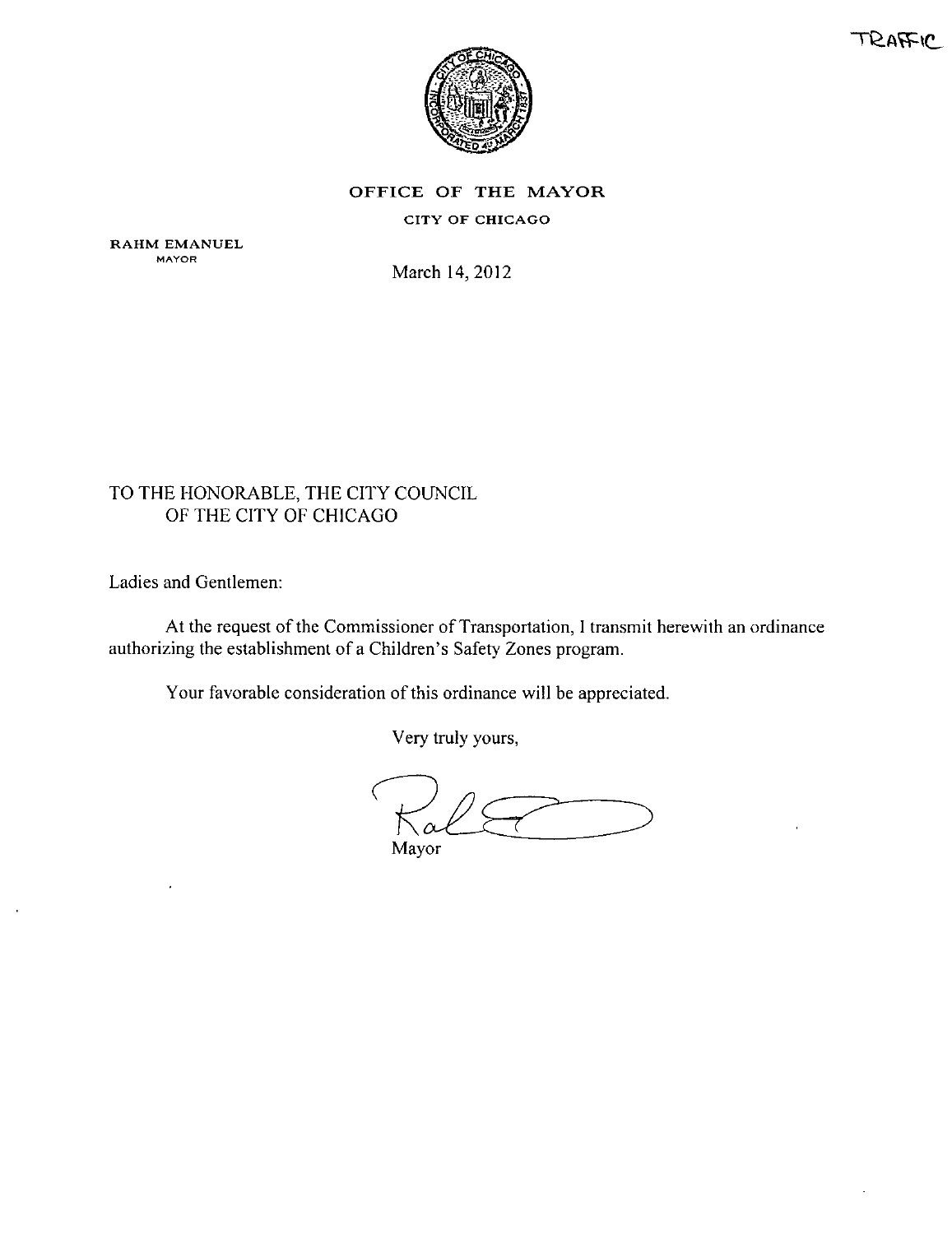## **ORDINANC E**

### **BE IT ORDAINED BY THE CITY COUNCIL OF THE CITY OF CHICAGO:**

SECTION 1. Section 2-14-140 of the Municipal Code of Chicago is hereby amended by inserting the language underscored, as follows:

#### **2-14-140 Vehicle hearings division.**

(a) The department of administrative hearings shall operate a system of administrative adjudication of violations of ordinances regulating an automated speed enforcement svstem or an automated traffic law enforcement svstem, as those terms are defined in section 9-4-010. and vehicular standing, parking and compliance in accordance with the applicable provisions of Chapter 9-100, Chapter 9-101 or Chapter 9-102 of this Code.

(b) The administrative adjudication system shall be operated within a vehicle hearings division created within the department of administrative hearings.

SECTION 2. Section 9-4-010 of the Municipal Code of Chicago is hereby amended by inserting the language underscored, as follows:

#### **9-4-010 Definitions.**

Whenever the following words and phrases are used in Chapter 9-4 through 9-103, they shall have the meanings respectively ascribed to them in this section:

#### (Omitted text is unaffected by this ordinance)

"Authorized emergency vehicle" means any vehicle of any fire department or police department or the city's office of emergency management and communications and any repair, service or other emergency vehicle of a governmental agency or public service corporation authorized by the superintendent of police.

"Automated speed enforcement svstem" has the meaning ascribed to that term in section 11 -208.8 of the Illinois Vehicle Code. 625 ILCS 5/11 -208.8.

"Automated speed enforcement svstem violation" or "violation of an automated speed enforcement svstem" means a violation of section 9-101-020.

"Automated traffic law enforcement svstem " has the meaning ascribed to that term in section 11-208.6 of the Illinois Vehicle Code, 625 ILCS 5/11-208.6.

"Automated traffic law enforcement svstem violation" or "violation of an automated traffic law enforcement svstem" means a violation of section 9-102-020.

"Bicycle" means every device propelled solely by human power upon which any person may ride, having two tandem wheels and including any device generally recognized as a bicycle though equipped with two front or two rear wheels.

#### (Omitted text is unaffected by this ordinance)

SECTION 3. Chapter 9-100 of the Municipal Code of Chicago is hereby amended by adding a new section 9-100-045, by deleting the language struck through and inserting the language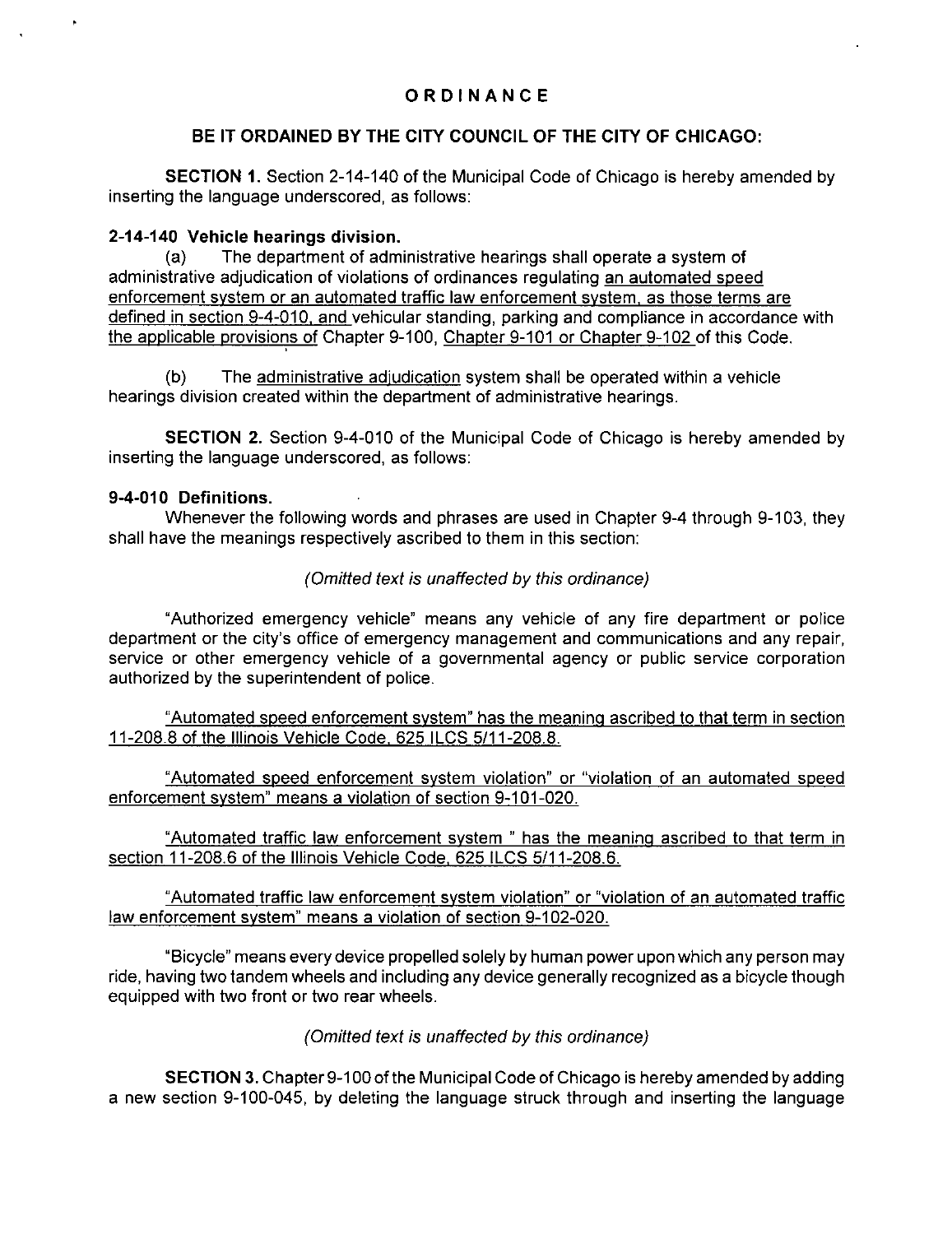#### **CHAPTER 9-100 ADMINISTRATIVE ADJUDICATION OF PARKING. OR COMPLIANCE. AUTOMATED TRAFFIC LAW ENFORCEMENT SYSTEM OR AUTOMATED SPEED ENFORCEMENT SYSTEM VIOLATIONS.**

#### **9-100-010 Purpose - Scope - Adoption of rules and regulations.**

(a) The purpose of this chapter is to provide for the administrative adjudication of violations of ordinances defining compliance, automated speed enforcement svstem, and automated red light traffic law enforcement system violations and regulating vehicular standing and parking within the city, and to establish a fair and efficient system for the enforcement of such ordinances. The administrative adjudication system set forth in this chapter is established pursuant to Division 2.1 of the Illinois Municipal Code and Sections 11-208.3, and 11-208.6 and 11-208.8 of the Illinois Vehicle Code.

(b) The comptroller shall serve ex officio as the city's city traffic compliance administrator and in that capacity is authorized to:

(i) adopt, distribute, and process parking, compliance and automated red light traffic law enforcement svstem and automated speed enforcement svstem violation notices and additional notices, collect money paid as fines and penalties for violations of parking, compliance and automated red light ordinances;

(Omitted text is unaffected by this ordinance)

#### **9-100-020 Violation - Penalty.**

(a) The violation of any provision of the traffic code prohibiting or restricting vehicular standing or parking, of establishing a compliance, automated speed enforcement svstem, or automated re<del>d light</del> traffic law enforcement system violation, shall be a civil offense punishable by fine, and no criminal penalty, or civil sanction other than that prescribed in the traffic code, shall be imposed.

#### (Omitted text is unaffected by this ordinance)

(d) The fines listed below shall be imposed for a violation of the following sections of the traffic code:

| <b>Traffic Code Section</b> | Fine                                                                                                                               |
|-----------------------------|------------------------------------------------------------------------------------------------------------------------------------|
| 9-102-020                   | \$100.00                                                                                                                           |
| 9-101-020<br>(1)            | \$50 if the recorded speed is 6 or more miles<br>over the applicable speed limit, but less than<br>11 miles over such speed limit; |
| (2)                         | \$100 if the recorded speed is 11 or more miles<br>per hour over the applicable speed limit.                                       |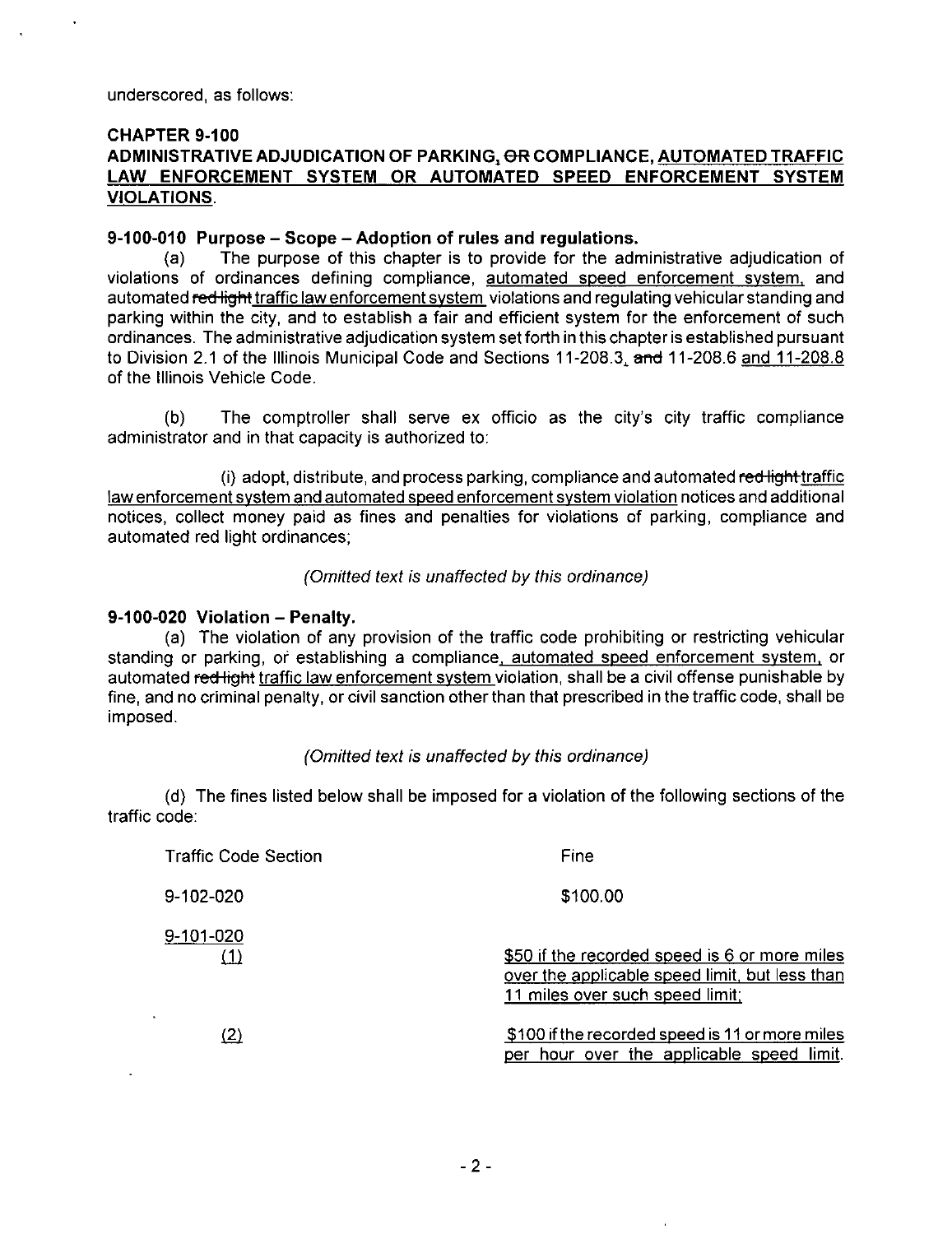### **9-100-045 Notice of violation -Automated Speed Enforcement Svstem and Automated Traffic Law Enforcement Svstem Violations.**

(a) Subiect to subsection (b) of this section, for each violation of Section 9-101-020 or Section 9-102-020, the department of finance shall mail a violation notice to the address of the registered owner of the vehicle as recorded with the Secretary of State within 30 days after the Secretary of State notifies the traffic compliance administer of the owner of such vehicle, but in no event later than 90 davs after the violation; provided that if the vehicle is leased and the lessor has provided the name and address of the lessee in compliance with Section 9-100-140(c). the department of finance shall mail a violation notice to the lessee of the vehicle with in 30 davs after the lessor notifies the traffic compliance administer of the name and address of lessee, but in no event later than 210 days after the violation. The notice shall include all applicable information reguired in Sections 11-208.3. 11-208.6 and 11-208.8 of the Illinois Vehicle Code, 625 ILCS 5/11- 208.3. 5/11-208.6 and 5/11-208.8.

(b) (1) No citation for a violation of Section 9-101-020 shall be issued until afterthe expiration of 30 davs after the installation of a new automated speed enforcement svstem on a roadway. For anv violation of section 9-101-020 occurring during such 30-dav period, the department of finance shall, within 30 davs after receiving information about the registered owner of the vehicle from the Secretary of State, mail a warning notice to the registered owner of the vehicle used in the commission of the violation; provided that if the vehicle is leased and the lessor has provided the name and address of the lessee in compliance with Section 9-100-140(c). the department of finance shall mail a warning notice to the lessee of the vehicle within 30 davs after the lessor notifies the traffic compliance administer of the name and address of the lessee. The warning shall advise such owner or lessee that the vehicle was used in the commission of a violation of Section 9-101-020 and anv further violations of the section will result in the issuance of a citation.

 $(2)$  In addition to the warning notice provided in subsection  $(b)(1)$ , for the first violation of Section 9-101-020. the department of finance shall, within 30 davs after receiving information about the registered owner of the vehicle from the Secretary of State, mail a warning notice to the registered owner of the vehicle used in the commission of the violation; provided that if the vehicle is leased and the lessor has provided the name and address of the lessee in compliance with Section 9-100-140(c). the department of finance shall mail a warning to the lessee of the vehicle within 30 davs after the lessor notifies the traffic compliance administer of the name and address of lessee. The warning notice shall advise such owner or lessee that the vehicle was used in the commission of a violation of Section 9-101-020 and anv further violations ofthe section will result in the issuance of a citation. After the first warning notice issued to the owner or lessee pursuant to this subsection (b)(2), the department of finance shall issue a notice of violation in compliance with subsection (a).

(c) Prior to the issuance of anv notice of a violation, the determination of the violation of Section 9-101-020 or Section 9-102-020, and the review of that determination, shall be in accordance with the provisions of subsection (b)(3) of Section 11-208.3 of the Illinois Vehicle Code, 625 ILCS 5/11-208.3.

 $(d)$  A notice of violation served in accordance with this section shall be prima facia evidence of the correctness of the facts shown on the notice.

## **9-100-050 Detormination of liability.**

(a) A person on whom a parking,  $\sigma$  compliance, automated speed enforcement system or automated traffic law enforcement system violation notice has been served pursuant to Section 9-100-030; or Section 9-100-045 9-102-030 or Section 9-103-030 shall within seven days from the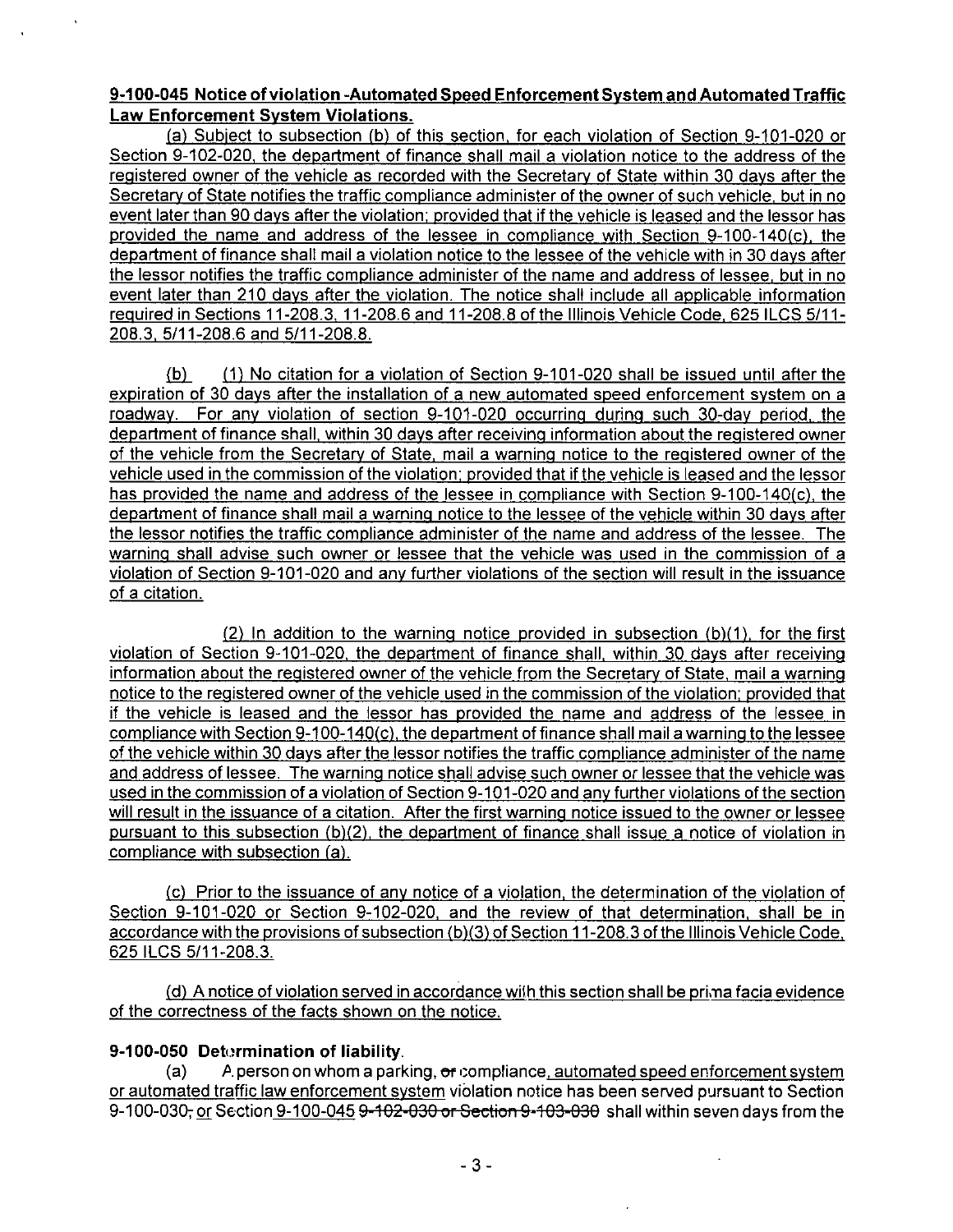date of the notice: (1) pay the indicated fine; or, in the'manner indicated on the notice, either (2) submit the materials set forth in Section 9-100-070 to obtain an adjudication by mail; or (3) request an administrative hearing as set forth in Section 9-100-080 to contest the charged violation. A response by rnail shall be deemed timely if postmarked within seven days of the issuance of the notice of violation.

(b) If the respondent submits documentary evidence to obtain an adjudication by mail pursuant to Section 9-100-070, the city traffic compliance administrator shall send the respondent a copy of the administrative law officer's determination in accordance with subsection (f) herein. I

(c) If the respondent requests an administrative hearing to contest the cited violation pursuant to Section 9-100-080, the city traffic compliance administrator shall notify the respondent in writing of the location and time available for a hearing in accordance with subsection (f) herein.

Where a respondent who has requested an administrative hearing either fails to pay the indicated fine prior to the hearing or appear at a hearing, a determination of parking or compliance violation liability, as the case may be, shall be entered in the amount of the fine indicated on the notice of violation. Failure to pay the fine within 21 days of issuance of a determination of liability, or 25 davs of issuance of a determination of liability for a violation of an automated speed enforcement svstem or an automated traffic law enforcement svstem, will result in the imposition of a late payment penalty pursuant to subsection (e) herein. Upon the occurrence of a final determination of liability, any unpaid fine or penalty will constitute a debt due and owing the city. The city traffic compliance administrator will cause a notice of hearing providing this information to be sent to the respondent in accordance with subsection (f) herein.

(d) If no response is made in accordance with subsection (a) ofthis section, the city traffic compliance administrator shall cause a second notice of violation to be sent to the respondent in accordance with subsection (f) herein. The notice shall specify the date and location of the violation, the make and state registration number of the cited vehicle, the code provision violated, the applicable fine, and the time and manner in which the respondent may obtain an adjudication by mail or request a hearing to contest the violation. If the respondent requests an administrative hearing to contest the cited violation, the city traffic compliance administrator will cause a notice of hearing to be sent to the respondent as provided in subsection (c) herein.

If the respondent fails to pay the indicated fine, submit documentary evidence to obtain an adjudication by mail, or request a hearing to contest the charged violation within 14 days from the date of such notice, or prove compliance as provided in subsection (7) of Section 9-100-060, a determination of liability shall be entered in the amount of the fine indicated on the notice of violation. Failure to pay the fine within 21 days of issuance of the determination of liability, or 25 davs of issuance of a determination of liability for a violation of an automated speed enforcement system or an automated traffic law enforcement system, will result in the imposition of a late payment penalty pursuant to subsection (e) herein. Upon the occurrence of a final determination of liability, any unpaid fine or penalty will constitute a debt due and owing the city. The second notice of violation shall provide the above information.

(e) Failure by any respondent to pay the fine for a parking or compliance violation within 21 days of the issuance of the determination of liability, or 25 davs of issuance of a determination of liability for a violation of an automated speed enforcement system or an automated traffic law enforcement svstem, will automatically subject the respondent to a penalty for late payment. The penalty for late payment shall be an amount equal to the amount of the fine for the relevant parking or compliance violation.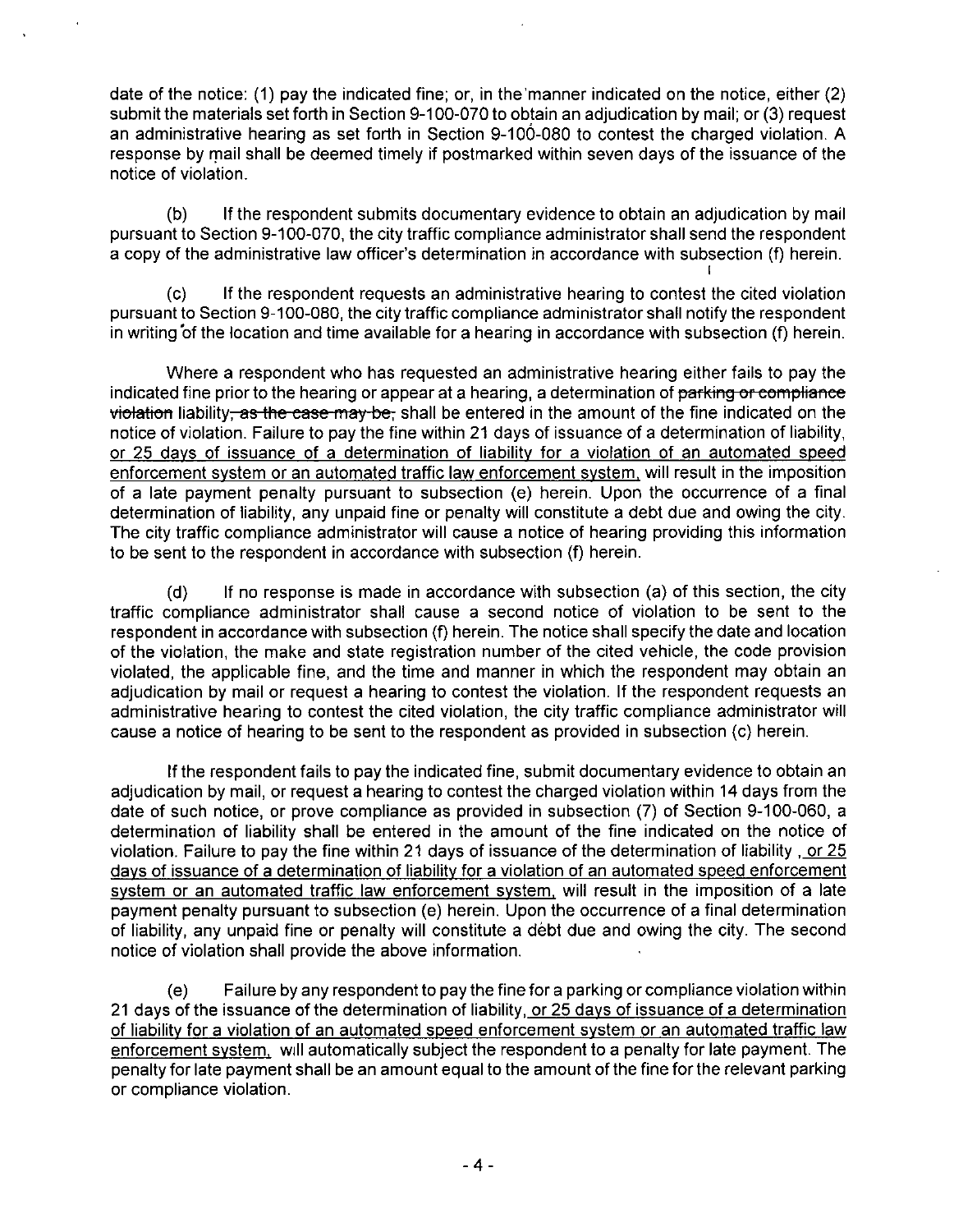(f) The city traffic compliance administrator shall serve the notice of hearing, the second notice of violation, the administrative law officer's determination, the notice of final determination of liability, the notice of impending vehicle immobilization and the notice of impending driver's license suspension, where applicable, by first class mail, postage prepaid, to the address of the registered owner of the city vehicle as recorded with the Secretary of State of Illinois. If the vehicle is registered in a state other than Illinois, the city traffic compliance administrator shall send the appropriate notice to the address of the registered owner as recorded in such other state's registry of motor vehicles. In the event a mailing sent pursuant to this section is returned as undeliverable, subsequent mailings may be sent to the address of the registered owner of the city vehicle as recorded with the United States Postal Service.

#### **9-100-060 Grounds for adjudication by mail or administrative hearing.**

(a) Except as otherwise provided in subsection  $(b\,d)$  of this section, a person charged with a parking or compliance violation may contest the charge through an adjudication by mail or at an administrative hearing limited to one or more of the following grounds with appropriate evidence to support:

> (1) that the respondent was not the owner or lessee of the cited vehicle at the time of the violation;

> (2) that the cited vehicle or its state registration plates were stolen at the time the violation occurred;

> (3) that the relevant signs prohibiting or restricting parking were missing or obscured;

> (4) that the relevant parking meter was inoperable or malfunctioned through no fault of the respondent;

> (5) that the facts alleged in the parking or compliance violation notice are inconsistent or do not support a finding that the specified regulation was violated; (6) that the illegal condition described in the compliance violation notice did not exist at the time the notice was issued;

> (7) that the compliance violation has been corrected prior to adjudication of the charge; provided, however, that this defense shall not be applicable to compliance violations involving display of the city wheel tax license emblem under Section 9-64-125; to compliance violations involving motor vehicle exhaust systems under subsection (a)(2) of Section 9-76-140; to compliance violations involving registration plates under subsection (a) of Section 9-76-160; to compliance violations involving display of registration plates, temporary registration or temporary permits under subsection (f) of Section 9-76-160; to compliance violations relating to glass coverings or coating under Section 9-76-220; or to compliance violations involving the use of a mobile, cellular, analog wireless or digital telephone while driving a motor vehicle under Section 9-76-230.

(b) A person charged with violating Section 9-101-020 or Section 9-102-020 mav contest the charge through an adjudication bv mail or at an administrative hearing limited to one or more of the following applicable grounds with appropriate evidence to support:

(1) for violations of Section 9-101-020 that:

(i) the operator of the vehicle was issued a Uniform Traffic Citation for a speeding violation occurring within one-eighth of a mile and 15 minutes of the violation that was recorded bv the svstem;

(ii) the facts alleged in the violation notice are inconsistent or do not support a finding that Section 9-12-070, 9-12-075, or 9-12-077 was violated:

(2) for violations of section 9-102-020 that: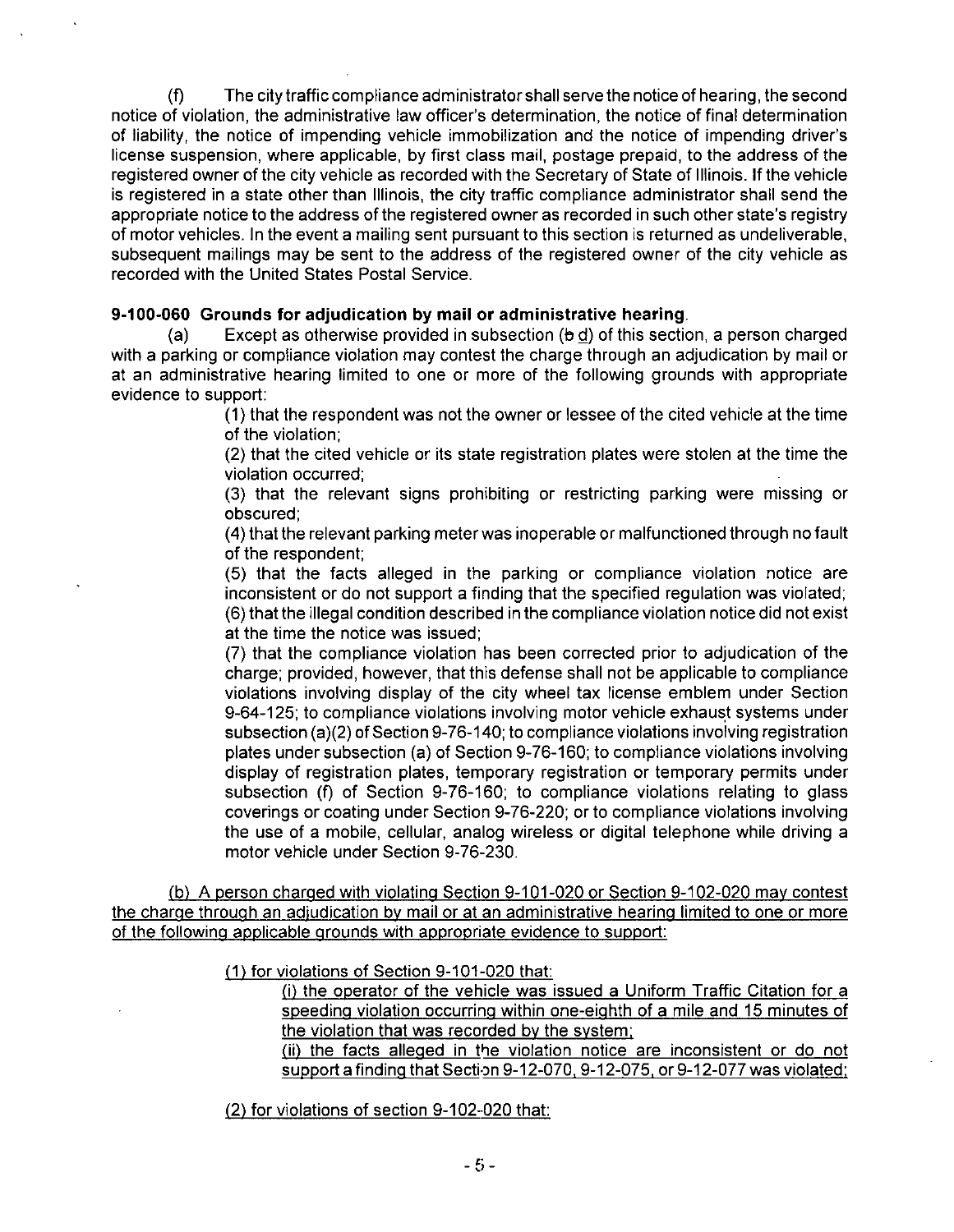(i) the operator of the vehicle was issued a Uniform Traffic Citation for a violation of Section 9-8-020(c) or Section 9-16-030(c);

(ii ) the operator of the vehicle passed through the intersection when the light was red either to yield the right-of-way to an emergency vehicle or as part of a funeral procession; or

(iii) the facts alleged in the violation notice are inconsistent or do not support a finding that Section 9-8-020(c) or Section 9-16-030(c) was violated

(3) the violation occurred at anv time during which the vehicle or its state registration plates were reported to a law enforcement agency as having been stolen and the vehicle or its plates had not been recovered bv the owner at the time of the alleged violation:

(4) the vehicle was leased to another and the lessor has provided the name and address of the lessee in compliance with section  $9-100-140(c)$ ;

(5) the vehicle was an authorized emergency vehicle; or

(6) the respondent was not the registered owner or lessee of the cited vehicle at the time of the violation.

 $(c)$  Where the lessor complies with subsection  $(b)$   $(4)$ , the lessee of the vehicle at the time of the violation shall be deemed to be the owner of the leased vehicle for purpose of this chapter. The department of finance, within 30 davs of being notified by the lessor of the name and address of the lessee, shall mail the lessee a citation which contains the information reguired under Section 9-100-045: provided that service ofthe violation notice shall not occur more than 210 davs after the violation.

(bd) Compliance violations involving the use of mobile, cellular, analog wireless or digital telephones under Section 9-76-230 may not be contested through an adjudication by mail.

### **9-100-070 Adjudication by mail - Procedure.**

(a) Administrative hearings to review materials submitted for the adjudication by mail of parking and compliance violations cited pursuant to Section 9-100-030 shall be held by an a administrative law officer appointed by the city traffic compliance administrator and conducted in accordance with this section.

(b) The respondent may contest a parking or compliance violation based on one or more of the applicable grounds provided in Section 9-100-060, by mailing to the department of revenue the following materials and information: the notice of violation, the full name, address and telephone number(s) ofthe respondent; the make, model and year ofthe vehicle; any documentary evidence that rebuts the charge; and a written statement signed by the respondent setting forth facts relevant to establishing a defense to the charge. A photocopy of any documentary evidence submitted by any party shall be accepted as the equivalent of the original document.

(c) No violation may be established except upon proof by a preponderance of the evidence; provided, however, that a parking or compliance violation notice, or a copy thereof, issued in accordance with Section 9-100-030, a notice of violation of an automated speed enforcement svstem or of an automated traffic law enforcement svstem issued in accordance with section 9-100-045 shall be prima facie evidence of the correctness of the facts specified therein.

(d) Upon review of the materials submitted in accordance with subsection (b) herein,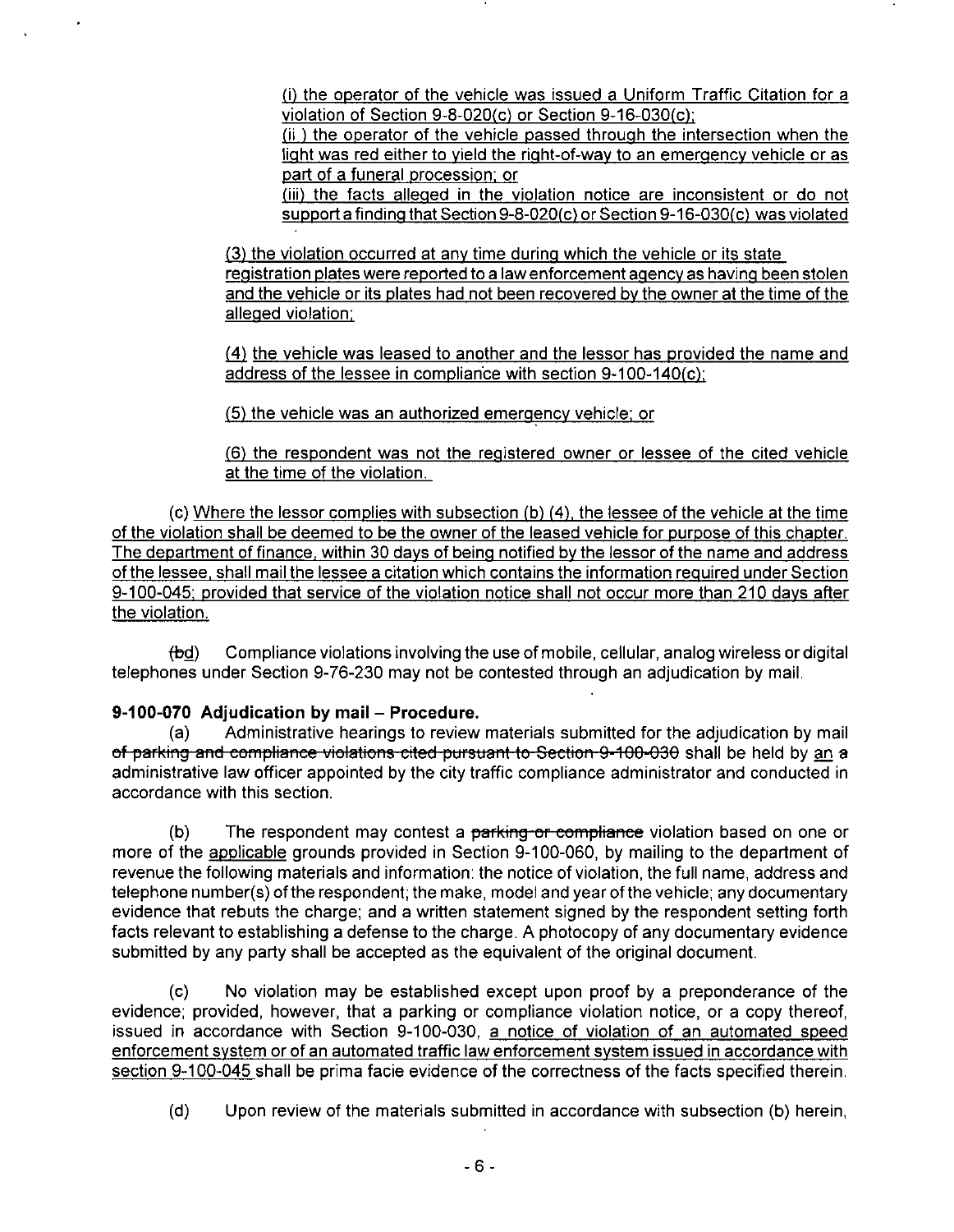the administrative law officer shall enter a determination of no liability or of liability in the amount of the fine for the relevant violation as provided in Section 9-100-020. Upon issuance, such determination shall constitute a final determination for purposes of judicial review under the Administrative Review Law of Illinois.

## **9-100-080 Administrative hearings - Procedure.**

(a) Administrative hearings for the adjudication of parking,  $\theta$ nd compliance, violations issued pursuant to Section 9-100-030 automated speed enforcement svstem or automated traffic law enforcement svstem violations shall be held before an administrative law officer appointed by the city traffic compliance administrator and conducted in accordance with this section.

## (Omitted text is unaffected by this ordinance)

(e) No violation may be established except upon proof by a preponderance of the evidence; provided, however, that a parking or compliance violation notice, or a copy thereof, issued and signed in accordance with Section 9-100-030 or a notice of violation of an automated speed enforcement svstem or an automated traffic law enforcement svstem issued in accordance with Section 9-100-045 shall be prima facie evidence of the correctness of the facts specified therein.

### (Omitted text is unaffected by this ordinance)

## **9-100-101 Installment payment plans.**

(a) The traffic compliance administrator may establish a program allowing the payment of parking, compliance, or automated camera speed enforcement system or automated traffic law enforcement violation penalties, administrative fees, and related collection costs or attorney's fees pursuant to Section 1-19-020 or 1-19-030, in installments under the following conditions:

(Omitted text is unaffected by this ordinance)

### **9-100-120 Immobilization program.**

(a) The city traffic compliance administrator is hereby authorized to direct and supervise a program of vehicle immobilization for the purpose of enforcing the parking, compliance, and automated traffic law enforcement system, camera or automated speed enforcement system ordinances of the traffic code. The program of vehicle immobilization shall provide for immobilizing any eligible vehicle located on the public way or any city-owned property by placement of a restraint in such a manner as to prevent its operation or if the eligible vehicle is parked or left in violation of any provision of the traffic code for which such vehicle is subject to an immediate tow pursuant to Section 9-92-030, or in any place where it constitutes an obstruction or hazard, or where it impedes city workers during such operations as snow removal, the city traffic compliance administrator may cause the eligible vehicle to be towed to a city vehicle pound or relocated to a legal parking place and there restrained.

(b) When the registered owner of a vehicle has accumulated (i) three or more final determinations of liability or (ii) two notices which are more than one year past the date of issuance, for parking, compliance, or automated camera a violation of an automated traffic law enforcement system. including a final determination of liability for a violation of Section 9-102-020, a violation of an automated speed enforcement svstem violation, or a violation of Section 9-105-020, in any combination, for which the fines, penalties, administrative fees provided for in Section 9-100-101, or related collection costs and attorney's fees pursuant to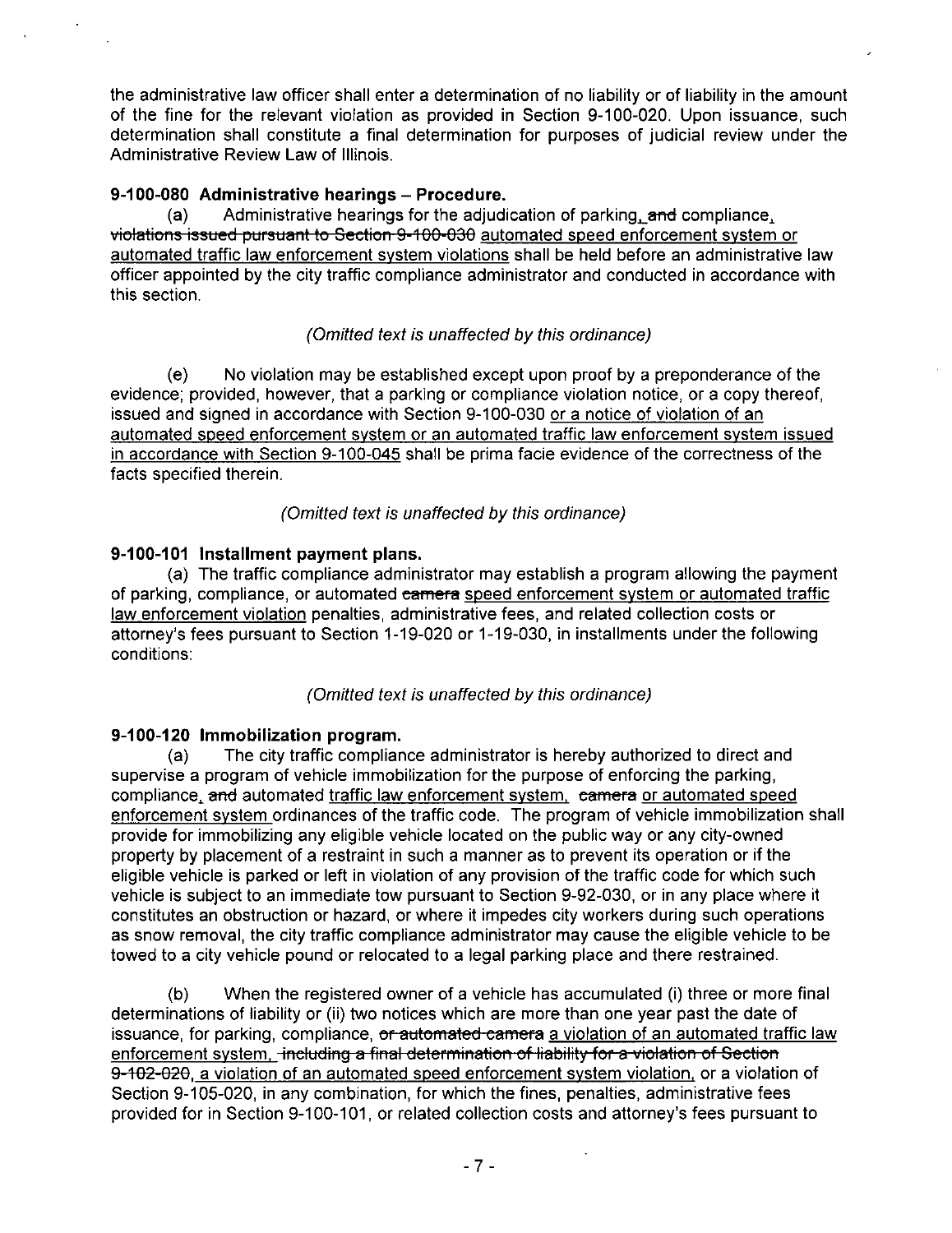Section 1-19-020 or Section 1-19-030 , if applicable, have not been paid in full, the city traffic compliance administrator shall cause a notice of impending vehicle immobilization to be sent, in accordance with Section 9-100-050(f). The notice of impending vehicle immobilization shall state the name and address of the registered owner, the state registration number of the vehicle or vehicles registered to such owner, and the serial numbers of parking, compliance or automated camera violation notices which have resulted in final determination of liability or which are more than one year past the date of issuance for which the fines or penalties remain unpaid. Failure to pay the fines and penalties owed within days from the date of the notice will result in the inclusion of the state registration number of the vehicle or vehicles of such owner on an immobilization list. A person may challenge the validity of the notice of impending vehicle immobilization by requesting a hearing and appearing in person to submit evidence which would conclusively disprove liability within 21 days of the date of the notice. Documentary evidence which would conclusively disprove liability shall be based on the following grounds:

(1) That all fines and penalties forthe violations cited in the notice have been paid in full;

(2) That the registered owner has not accumulated three or more final determinations, or two notices which are more than one year past the date of issuance, of parking, compliance, automated speed enforcement system violation, or automated camera traffic law enforcement svstem violation liability which were unpaid at the time the notice of impending vehicle immobilization was issued; or

(3) In the case of a violation of Section 9-102-020, Section 9-101-020, or Section 9-105-020, that the registered owner has not been issued a final determination of liability under Section 9-100-100 9-102-060. or Section 9-105-060.

### (Omitted text is unaffected by this ordinance)

fj) This section shall be subject to the City of Chicago Parking and Compliance Fines and Penalties Amnesty Ordinance of 2008.

#### **9-100-130 Driver's license suspension.**

(a) When a person has failed to pay any fine or penalty due and owing pursuant to this chapter on ten or more parking or compliance violations, or five or more automated red light traffic law enforcement system violations or automated speed enforcement system violations, or combination thereof, the city traffic compliance administrator shall cause a notice of impending driver's license suspension to be sent, in accordance with Section 9-100-050(f). The notice shall state that failure to pay the amount owing within 45 days of the date of the notice will result in the city's notifying the Secretary of State that the person is eligible for initiation of suspension proceedings pursuant to Section 6-306.5 of the Illinois Vehicle Code.

(Omitted text is unaffected by this ordinance)

### **9-100-140 Lessor of vehicle not liable for violations - When.**

(a) In accordance with Section 11-1306 ofthe Illinois Vehicle Code, no person who is the lessor of a vehicle pursuant to a written lease agreement shall be liable for a violation of any standing or parking regulation of this chapter involving such vehicle during the period of the lease if upon receipt of a notice of violation sent with within 120 days of the violation he shall, within 60 days thereafter, provide to the city traffic compliance administrator the name and address of the lessee.

(b) Upon receipt of a lessor's notification of the name and address of his lessee, provided pursuant to Sections 11-1305 or 11 -1306 of the Illinois Vehicle Code, the city traffic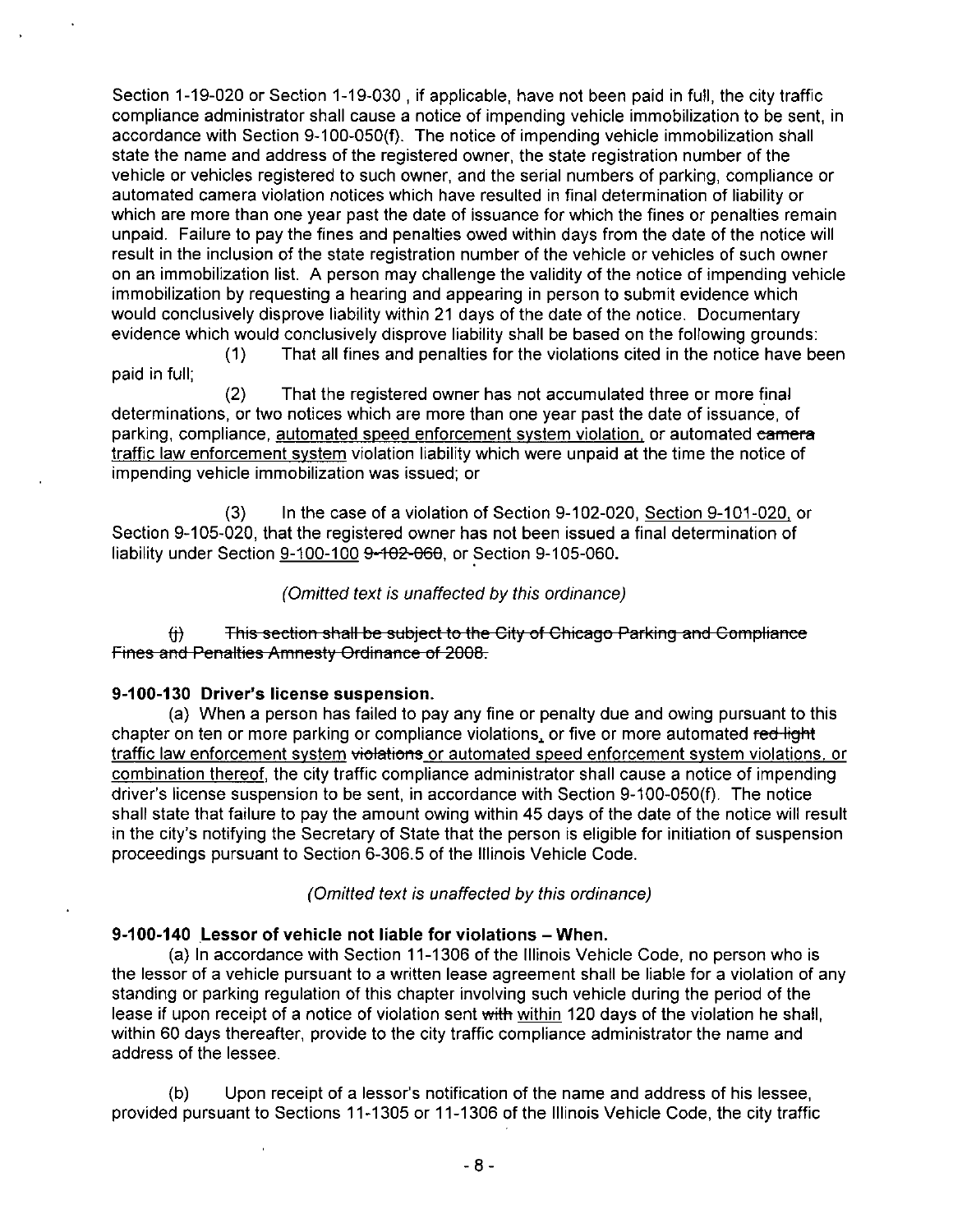compliance administrator shall cause a notice of violation to be sent to the lessee as provided for in Section 9-100-050(d).

(c) No person who is the lessor of a motor vehicle pursuant to a written lease agreement shall be liable for a violation of 9-101-020(a) or 9-102-020(a) during the period of the lease; provided that upon reguest from the department of finance received within 120 davs after the violation occurred, the lessor provides within 60 davs after the receipt the name and address of the lessee. Upon receipt of the information from the lessor, the lessee shall be issued a notice of violation pursuant to section 9-100-045.

SECTION 4. The Municipal Code of Chicago is hereby amended by repealing Chapter 9-101 in its entirety and inserting a new Chapter 9-101 as follows:

#### **9-101-010 Purpose - Establishment of automated speed enforcement program; definitions.**

(a) The purpose of this chapter is to establish an automated speed enforcement system, which shall be administered by the department of transportation, in consultation with the office of emergency management and communications and the department of finance, and enforced through a system of administrative adjudication within the department of administrative hearings.

(b) The automated speed enforcement system shall utilize technology which detects, through radar or other means, the speed of a vehicle operated in violation of Section 9-12-070, 9-12-075 or 9-12-077 and which records, through photographic or other means, the vehicle and the vehicle registration plate of the vehicle. Detection and recording devices used by the system may be stationary or mobile.

(c) The terms "automated speed enforcement system," "owner," "recorded image" and "safety zone" have the meanings ascribed to those terms in subsection (a) of Section 11-208.8 of the Illinois Vehicle Code, 625 ILCS 5/11-208.8(a).

(d) The automated speed enforcement system shall be operated only at such times and in such locations as is authorized by Section 11 -208.8 of the Illinois Vehicle Code, 625 ILCS 5/11-208.8, and shall be subject to all of the requirements applicable to those systems in that section and in Section 11-208.3 of that Code, 625 ILCS 5/11-208.3.

(e) The department of transportation, in consultation with the office of emergency management and communications, the police department and the department of finance, shall adopt rules and regulations as may be necessary for the proper enforcement and administration of this chapter.

#### **9-101-020 Automated speed enforcement system violation-speed limit.**

(a) The registered owner of record of a vehicle is liable for a violation of this section and a fine when the vehicle is used in violation of Section 9-12-070, 9-12-075 or 9-12-077 and that violation occurred in a safety zone and a recorded image was recorded by a automated speed enforcement system and the recorded speed is six or more miles per hour in excess of the applicable speed limit.

(b) The automated speed enforcement system shall be operational and violations of subsection (a) shall be recorded only at the following times:

(1) if the safety zone is based upon the property line of any facility, area or land owned by a school district, only on school days and no earlier than 7 a.m. and no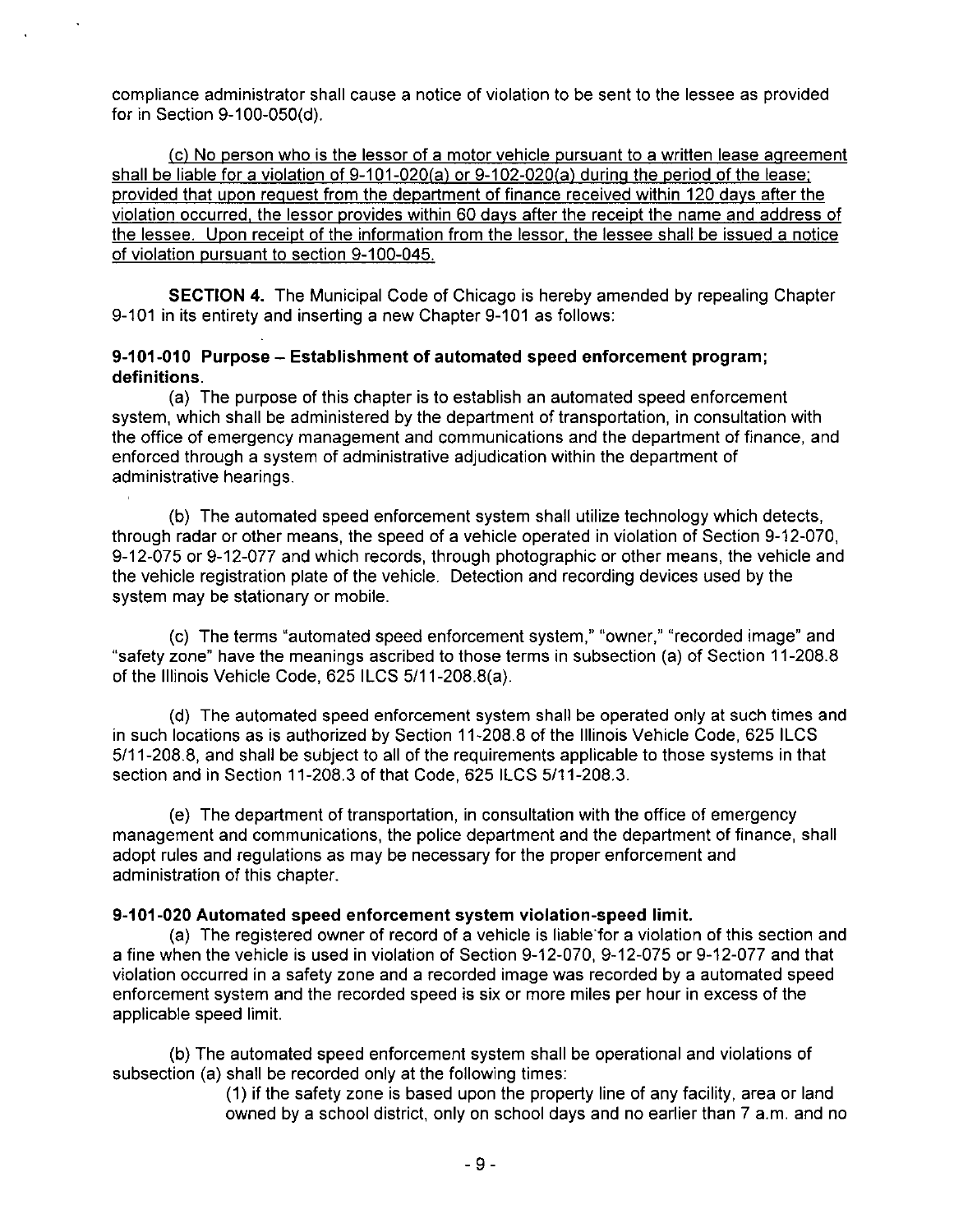later than 7 p.m., Monday through Friday; and

(2) if the safety zone is based upon the property line of any facility, area, or land owned by a park district, during the time the facility, area or land is open to the public or other patrons.

(c) A recorded image of a violation obtained by the automated speed enforcement system that has been reviewed in accordance with Section 11-208.3(b)(3) of the Illinois Vehicle Code, 625 ILCS 5/11-208.3 shall be prima facie evidence of a violation of subsection (a).

(d) The amount of the fine shall be as set forth in section  $9-010-020(d)$ .

(e) The provisions ofthis section are subject to Sections 11-208.3 and 11-208.8 of the Illinois Vehicle Code, 625 ILCS 5/11-208.3 and 11-208.8 and the defenses specified in Section 9-100-060{b).

(f) Nothing in this section shall be construed to limit the liability of an operator of a vehicle for any violation of Section 9-12-070, 9-12-075 or 9-12-077.

(g) No citation for a violation of this section shall be issued until after the expiration of 30 days after the installation of a new automated speed enforcement system on a roadway; provided that the owner or lessee of the registered vehicle used in the commission of the violation shall be mailed a warning notice of such violation in compliance with section 9-100- 045.

## **9-101-030 Notice of violation, administrative adjudication, and determination of liability.**

(1) The notice of violation, determination of liability, and administrative adjudication procedures for violations of section 9-101-020 shall be as set forth in chapter 9-100.

(2) For the first violation of Section 9-101 -020, the department of finance shall mail a warning that complies with section 9-100-045.

## **9-101-040 Standards of operation-compliance with statute**

(a) The operation of an automated speed enforcement system, including the placement and posting of signs, statistical analysis reporting requirements or any information required to be available to the public on the city's website shall comply with the applicable provisions of Section 11-208.8 of the Illinois Vehicle Code, 625 ILCS 5/11-208.8.

(b) The training of technicians and testing ofthe equipment used in an automated speed enforcement system shall comply with section 11 -208.3 of the Illinois Vehicle Code, 625 ILCS 5/11-208.3.

## **9-101-050 Number of automated speed enforcement systems.**

No more than 20% of all eligible safety zones shall be equipped with an automated speed enforcement system.

## **9-101-060 Limits on expenditures of net proceeds.**

The net proceeds from civil penalties imposed under this chapter, after deducting all non-personnel and personnel costs associated with the operation and maintenance of such system, shall be maintained in separate funds and accounts and shall be expended or obligated, subject to appropriation by the City Council, only for the purposes specified in subsection (d) of Section 11 -208.8 of the Illinois Vehicle Code, 625 ILCS 5/11 -208.8(d).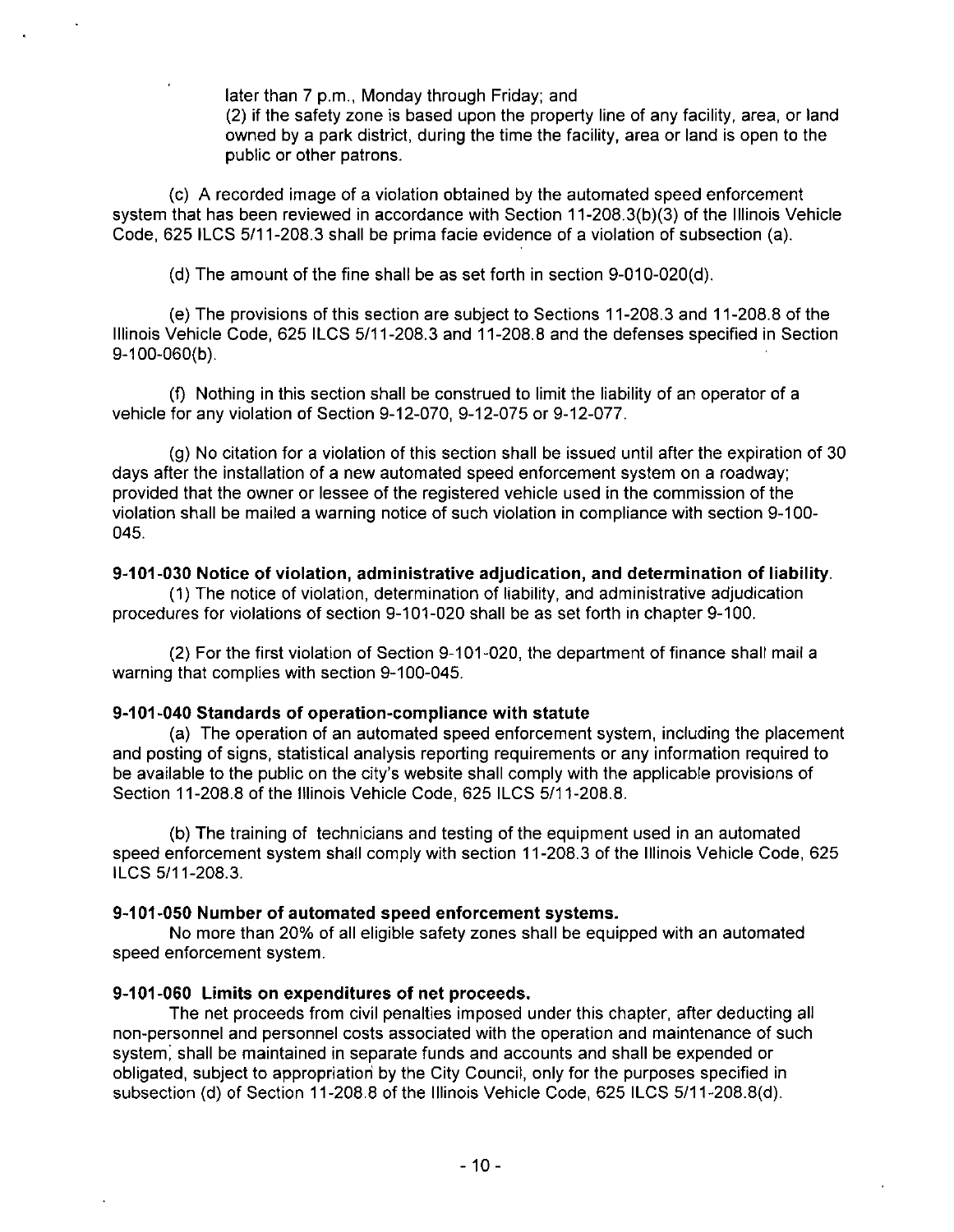SECTION 5. Chapter 9-102 of the Municipal Code of Chicago is hereby amended by adding a new section 9-102-015, by deleting section 9-102-050, 9-102-060 and 9-102-070, by adding the language underscored and by deleting the language struck through, as follows:

## **9-102-010 Purpose - Establishment of automated red light camera program.**

(a) The purpose of this chapter is to provide for the establishment of an automated red light violation enforcement traffic law enforcement system which shall be administered by the department of transportation pursuant to powers delegated to that department by the traffic compliance administrator, in consultation with the office of emergency management and communications and the department of finance and enforced through a system of administrative adjudication within the department of administrative heanngs.

(b) The system shall utilize a traffic control signal monitoring device which records, through photographic means, the vehicle and the vehicle registration plate of a vehicle operated in violation of Section 9-8-020(c) and Section 9-16-030(c). The photographic record shall also display the time, date and location of the violation.

 $\langle c \rangle$  A program shall be established which utilizes an automatic red light traffic law enforcement system at various vehicle traffic intersections identified by the department of transportation, with the advice of the police department and the office of emergency management and communications. The intersections chosen for the program shall be located throughout the city.

(d) The department of transportation, the office of emergency management and communications, the police department and the department of finance through the traffic compliance administrator shall adopt rules and regulations as may be necessary for the proper enforcement and administration of this chapter.

## **9-102-015 Definitions.**

For purposes of this chapter, "Recorded image" has the same meaning ascribed to that term in Section 11-208.6 of the Illinois Vehicle Code, 625 ILCS 5/11-208.6.

## **9-102-020 Red-light violation.**

(a) The registered owner of record of a vehicle is liable for a violation of this section and the fine set forth in Section 9-100-020 when the vehicle is used in violation of Section 9-8-020(c) or Section 9-16-030(c) and that violation a recorded image of the violation is recorded by an automated traffic law enforcement system. a traffic control signal monitoring device as determined by a technician who inspects the recorded image created by the device. A photographic recording of a violation obtained by a traffic control signal monitoring device and that has been inspected by a technician shall be prima facie evidence of a violation of this chapter. It shall be a defense to a violation of this section that:

 $(1)$  The operator of the vehicle was issued a uniform traffic citation for a violation of Section 9-8-020(c) or Section 9-16-030(c); or

(2) The violation occurred at any time during which the vehicle or its state registration plates were reported to a law enforcement agency as having been stolen and the vehicle or its plates had not been recovered by the owner at the time of the alleged violation; or

(3) The vehicle was leased to another, and, within 60 days after the notice was mailed to the owner, the owner submitted to the department of revenue the correct name and address of the lessee of the vehicle identified in the notice at the time of the violation, together with a copy of the lease agreement and any additional information as may be required by the department. Where the lessor complies with the provisions of this section, the lessee of the vehicle at the time of the violation shall be deemed to be the owner of the vehicle for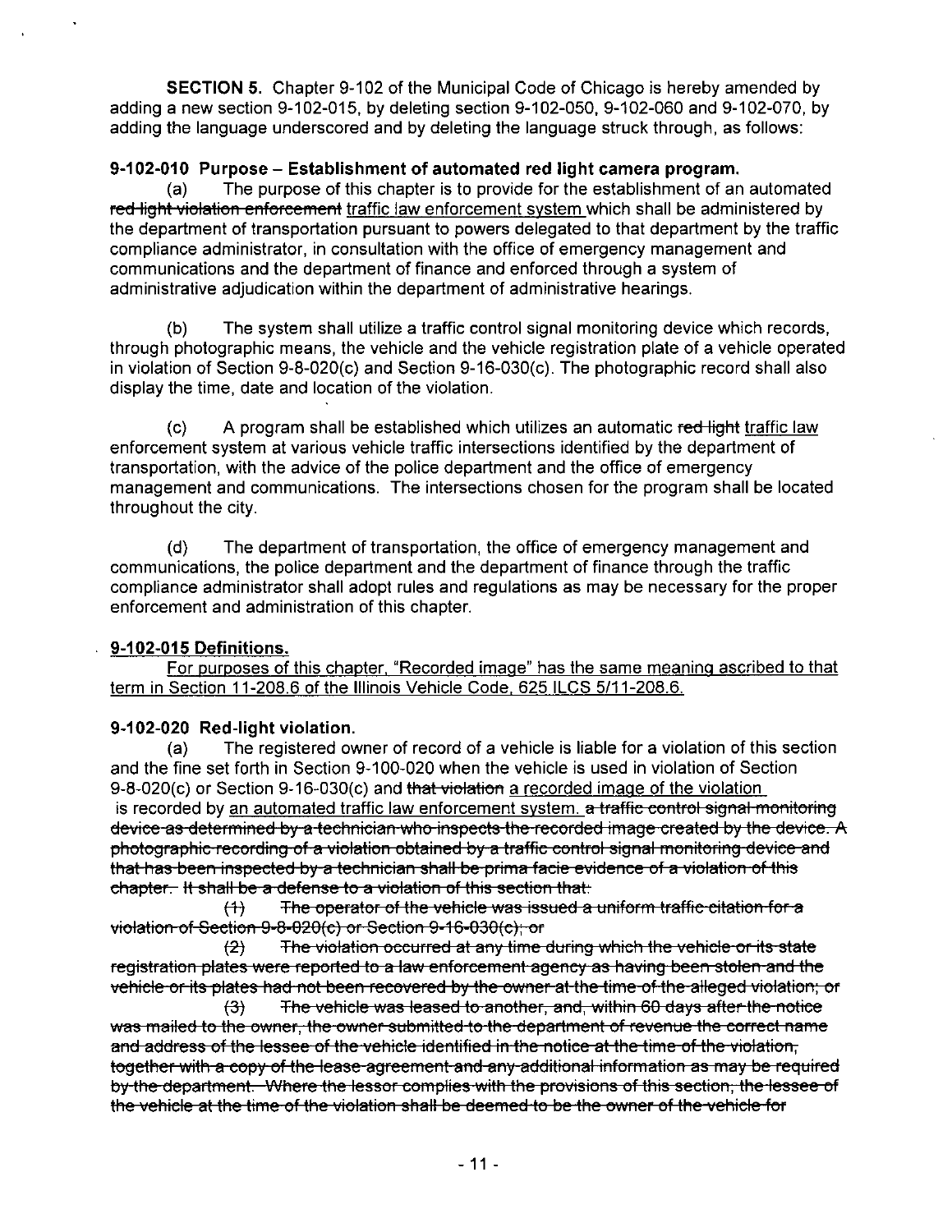purposes ofthis chapter. The department of revenue, within 30 days of being notified by the lessor of the name and address of the lessee, shall mail the lessee a notice which contains the information required under Section 9-102-030. For the purposes of this chapter, the term "leased vehicle" shall be defined as a vehicle in which a motor vehicle dealership or manufacturer has, pursuant to a written document, vested exclusive possession, use, control and responsibility of the vehicle to the lessee during the periods the vehicle is operated by or for the lessee.

(b) The provisions of this section do not apply to any authorized emergency vehicle or where the technician inspecting the recorded image determines that the vehicle was lawfully participating in a funeral procession, or that the vehicle entered into the intersection in order to yield the right-of-way to an emergency vehicle.

(c) Nothing in this section shall be construed to limit the liability of an operator of a vehicle for any violation of Section 9-8-020(c) or Section 9-16-030(c).

(d) A recorded image of a violation obtained bv the automated traffic law enforcement svstem that has been reviewed in accordance with Section 11-208.3(b)(3) of the Illinois Vehicle Code, 625 ILCS 5/11-208.3 shall be prima facie evidence of a violation of subsection (a).

(e) The amount of the fine shall be as set forth in section 9-100-020(d).

(f) The provisions of this section are subject to Sections  $11$ -208.3 and  $11$ -208.6 of the Illinois Vehicle Code, 625 ILCS 5/11-208.3 and 11-208.6 and the defenses specified in Section 9-100-060(b).

### **9-102-030 Automated red light violation notice. Notice of violation-administrative adjudication determination of liability.**

For each violation of Section 9-8-020(c) or Section 9-16-030(c) recorded by a traffic control signal monitoring device, the traffic compliance administrator shall mail an automated red light violation notice, within 30 days after receiving information about the registered owner of the vehicle from the Secretary of State, and in no event later than 90 days after the violation, to the registered owner of record of the vehicle used in the commission of the violation. The notice shall include the name and address of the registered owner of the vehicle; the vehicle make, if available and readily discernable, and registration number; the offense charged; the time, date and location of the alleged violation; the applicable fine and monetary penalty which shall be automatically assessed for late payment; information as to the availability of an administrative hearing in which the notice may be contested on its merits and the time and manner in which such hearing may be had; and that the basis of the notice is a photographic record obtained by a traffic control signal monitoring device.

The notice of violation, determination of liability, and administrative adjudication procedures for violations of section 9-102-020 shall be as set forth in chapter 9-100.

### **9-102-040 Grounds for adjudication by mail or administrative hearing. Standards of operation-compliance with statute.**

A person charged with violating Section 9-8-020(c) or Section 9-16-030(c) recorded by a traffic control signal monitoring device may contest the charge through an adjudication by mail or at an administrative hearing limited to one or more of the following grounds with appropriate evidence to support:

(4) That the operator of the vehicle was issued a uniform traffic citation for a violation of Section 9-8-020(c) or Section 9-16-030(c); or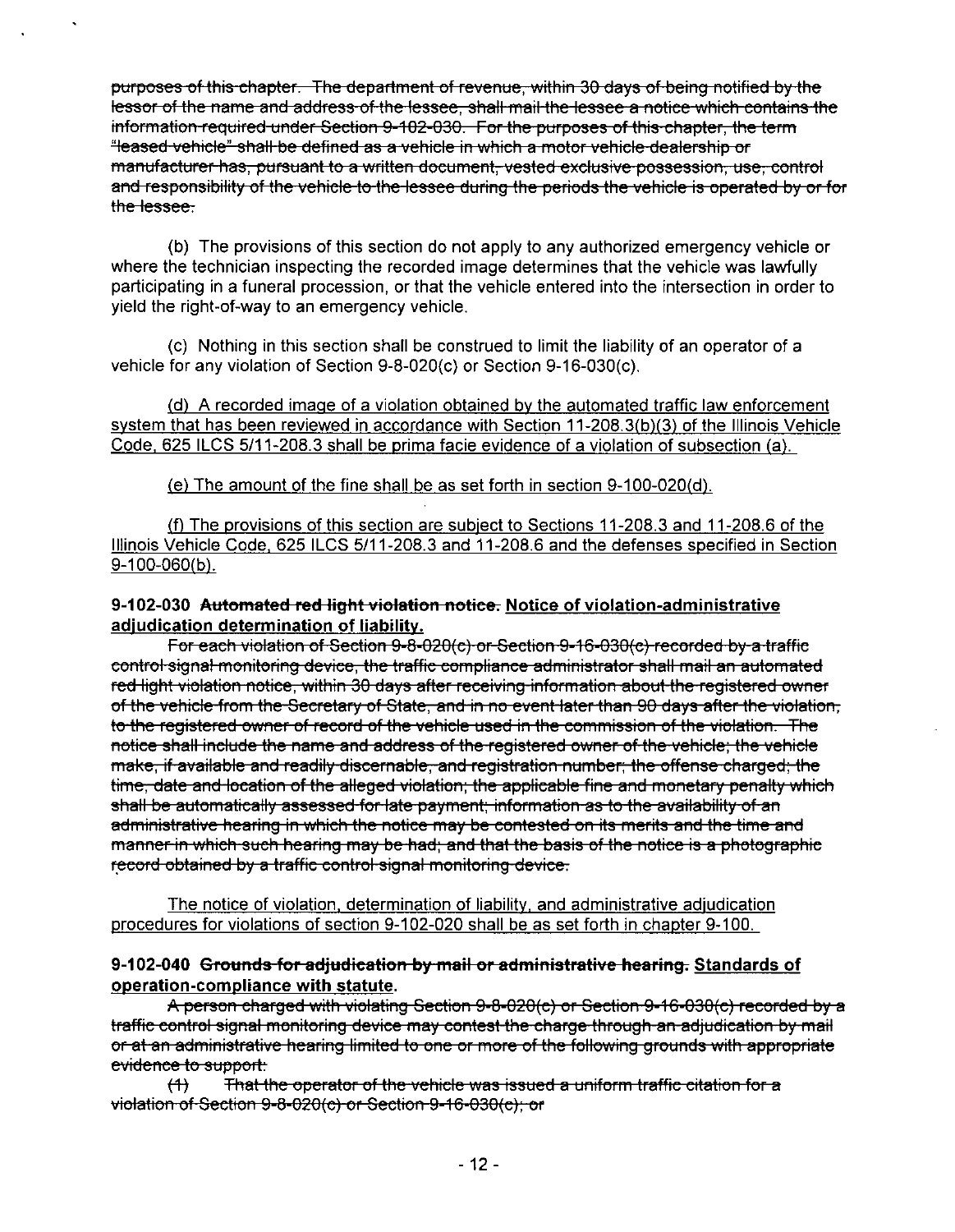$(2)$  That the violation occurred at any time during which the vehicle or its state registration plates were reported to a law enforcement agency as having been stolen and the

vehicle or its plates had not been recovered by the owner at the time of the alleged violation; or<br>(3) That the vehicle was leased to another, and, within 60 days after the notice was That the vehicle was leased to another, and, within 60 days after the notice was mailed to the owner, the owner submitted to the department of revenue the correct name and address of the lessee of the vehicle identified in the notice at the time of the violation, together with a copy of the lease agreement and any additional information as may be required by the department; or

(4) That the vehicle was an authorized emergency vehicle or was a vehicle lawfully participating in a funeral procession; or

(5) That the facts alleged in the violation notice are inconsistent or do not support a finding that Section 9-8-020(c) was violated; or

(6) That the respondent was not the registered owner or lessee of the cited vehicle at the time of the violation.

(a) The operation of an automated traffic law enforcement svstem, including the placement and posting of signs, statistical analysis reporting reguirements or anv information reguired to be available to the public on the citv's website shall comply with the applicable provisions of Sections 11-208.3 and 11-208.6 ofthe Illinois Vehicle Code. 625 ILCS 5/11-208.3 and 5/11-208.6.

(b) The training of technicians and testing of the equipment used in an automated traffic law enforcement system shall comply with section 11-208.3 of the Illinois Vehicle Code, 625 ILCS 5/11-208.3.

#### **9-102-050 Determination of liability.**

The determination of liability for a violation notice issued under this chapter shall be made in accordance with Sections 9-100-050, and 9-100-070 through 9-100-090.

#### **9-102-060 Notice of final determination.**

fa) If any fine or penalty is owing and unpaid after a determination of liability under this chapter has become final and the respondent has exhausted or failed to exhaust judicial procedures for review, the department of revenue shall cause a notice of final determination of liability to be sent to the respondent in accordance with Section 9-100-050(f).

(b) Any fine and penalty, if applicable, remaining unpaid after the notice of final determination of liability is sent shall constitute a debt due and owing the city which may be enforced in the manner set forth in Section 2-14-103 of this Code. Failure of the respondent to pay such fine or penalty within 21-days of the date of the notice may result in the immobilization of the person's vehicle pursuant to the procedures described in Section 9-100-120.

fe) The city shall withdraw a violation notice, following reasonable collection efforts, when the notice was issued to a registered owner who is deceased at the time collection efforts are undertaken.

SECTION 6. Section 1-4-170 of the Municipal Code of Chicago is hereby amended by inserting the language underscored and by deleting the language struck through, as follows:

### **1-4-170 Reserved Reference to Statutes.**

Whenever anv section ofthis Code makes reference to the Illinois Complied Statutes such reference shall be deemed to include the current statute in effect, or as thereafter amended, unless the context indicates otherwise.